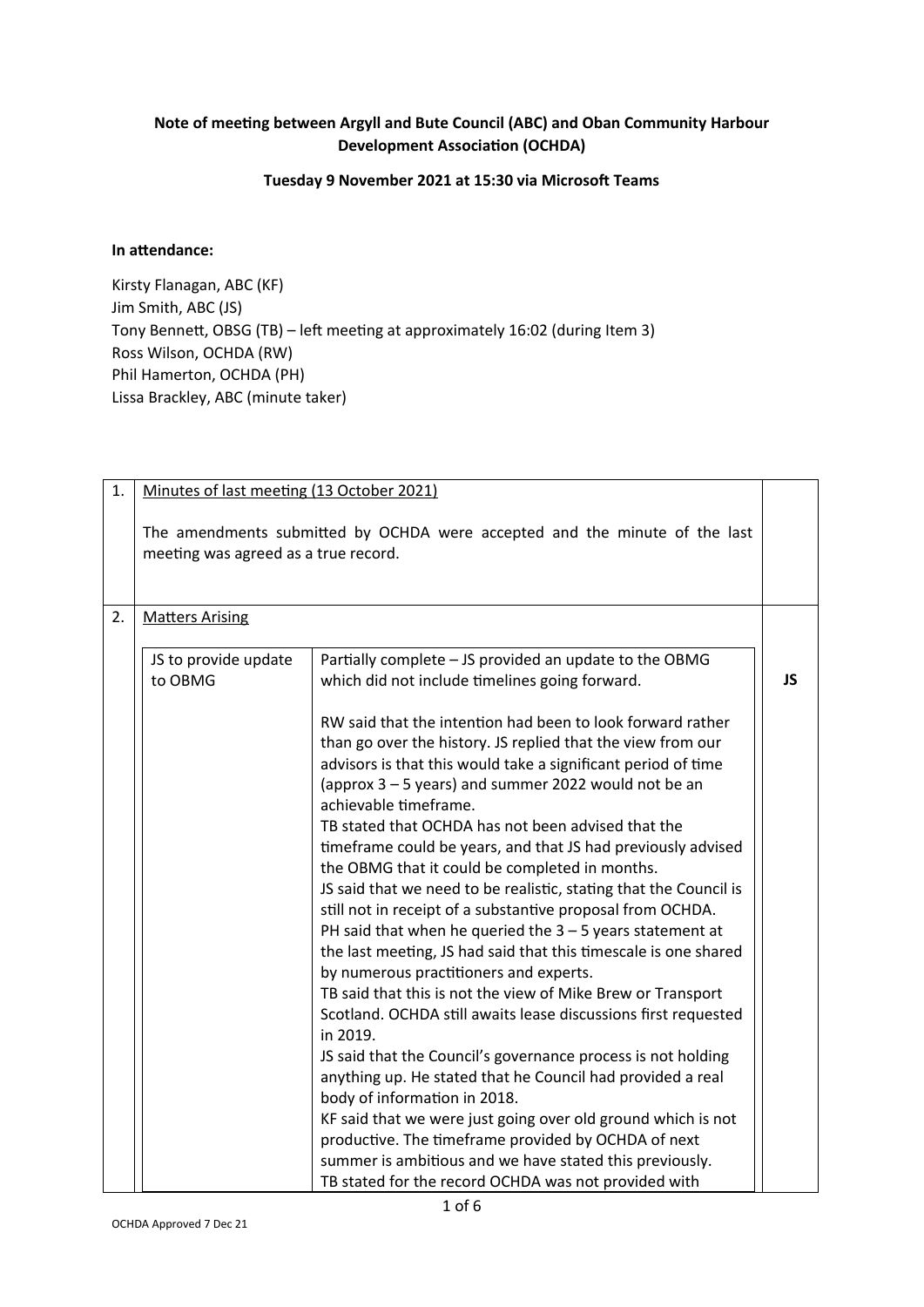|    |                                                                          | sufficient information in 2018. In 2019 officers were<br>instructed to work with us. At the last OBMG it was made<br>clear by CMAL that if constructive progress is not made they<br>will step in.<br>KF replied that once a decision is made in December, we can<br>move forward. Officers have contributed a considerable<br>amount of time over the last few months.<br>TB said that he does not understand why lease discussions<br>have not yet commenced as they were first requested in<br>2019. |       |
|----|--------------------------------------------------------------------------|---------------------------------------------------------------------------------------------------------------------------------------------------------------------------------------------------------------------------------------------------------------------------------------------------------------------------------------------------------------------------------------------------------------------------------------------------------------------------------------------------------|-------|
|    |                                                                          | JS stated that the initial request was for an asset transfer not<br>a lease.<br>PH said this is not true. The request was made following a<br>direct request from a council officer.<br>TB said that OCHDA has been pursuing the lease of assets                                                                                                                                                                                                                                                        |       |
|    |                                                                          | and transfer of powers since 2019 consistently.<br>TB asked how an options appraisal can be undertaken on a<br>"like for like" basis without an economic assessment and<br>sufficient information.                                                                                                                                                                                                                                                                                                      |       |
|    |                                                                          | KF advised that the consultant has confirmed he has<br>sufficient information.<br>KF suggested that the time we have in these meetings is used<br>productively rather than going over old ground and points of<br>detail which did little to progress the task in hand.                                                                                                                                                                                                                                 |       |
|    | Commercial lease<br>with information<br>redacted where<br>appropriate    | Estates are providing this. RW confirmed that this has not<br>been received and has been outstanding for 3 months. JS will<br>follow up with the Estates team.                                                                                                                                                                                                                                                                                                                                          | JS    |
|    | <b>Business case review</b><br>OCHDA to provide<br>info to consultant    | This action is still to be completed.<br>Complete                                                                                                                                                                                                                                                                                                                                                                                                                                                       | KF/JS |
|    | KF to express urgency<br>with Estates for lease<br>negotiations to start | Complete                                                                                                                                                                                                                                                                                                                                                                                                                                                                                                |       |
| 3. | Options appraisal: Terms of Reference                                    |                                                                                                                                                                                                                                                                                                                                                                                                                                                                                                         |       |
|    | consultant.                                                              | TB stated that the word safety does not feature in the ToR and there is no mention of<br>Oban, just an initial reference to Oban Bay. There is also no mention of community<br>groups, elected Members, harbour users, business users etc. TB stated that this was<br>quite a serious omission from the scope and that OCHDA has explained this to the                                                                                                                                                  |       |
|    | be shared any further.                                                   | RW asked for clarification on the handling classification of the ToR; the covering email<br>had caveats but the document itself has no restrictions - can this be shared? JS<br>confirmed that as per the covering email, the document is confidential and should not                                                                                                                                                                                                                                   |       |
|    |                                                                          | RW asked what the timescale for the report from the consultant is? JS said that this has                                                                                                                                                                                                                                                                                                                                                                                                                |       |

been delayed a number of days due to one stakeholder initially not engaging. However,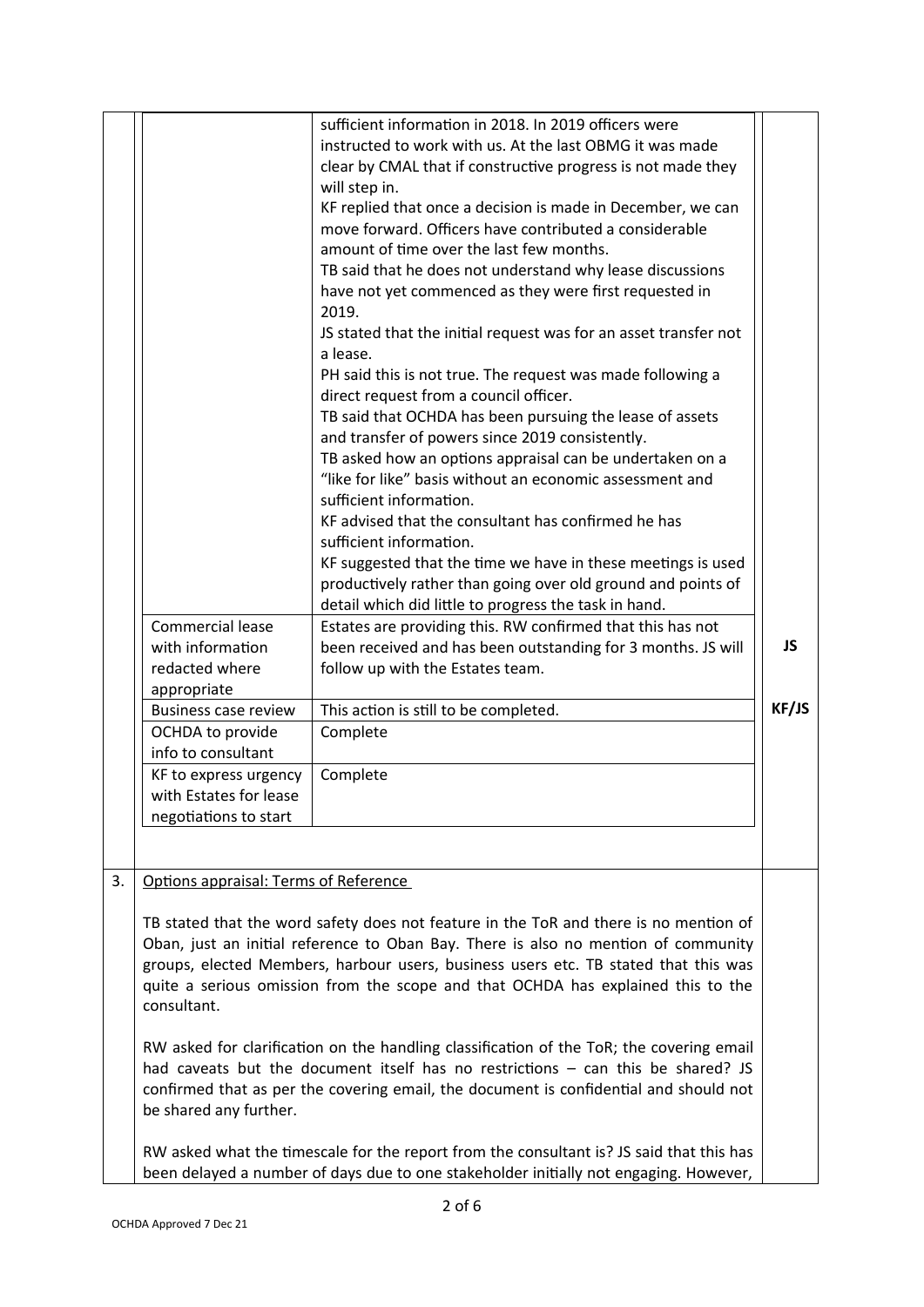|    | it was still the intention to include the consultant's finding in the report to the Harbour<br>Board in December.                                                                                                                                                                                                                                                                                                                                                                                                                                                                                                                                                                                                                                                                                              |           |
|----|----------------------------------------------------------------------------------------------------------------------------------------------------------------------------------------------------------------------------------------------------------------------------------------------------------------------------------------------------------------------------------------------------------------------------------------------------------------------------------------------------------------------------------------------------------------------------------------------------------------------------------------------------------------------------------------------------------------------------------------------------------------------------------------------------------------|-----------|
|    | RW stated that there is an error in para 4a of the ToR as OCHDA is not progressing a wet<br>port and OCHDA has advised the consultant of this.                                                                                                                                                                                                                                                                                                                                                                                                                                                                                                                                                                                                                                                                 | КF        |
|    | KF replied to TB's comment regarding safety being omitted from the ToR and confirmed<br>that this is the reason we are undertaking this process. As stated at the previous<br>meeting - all options are regarded by A&BC as equally safe options except for the do<br>nothing option.                                                                                                                                                                                                                                                                                                                                                                                                                                                                                                                          |           |
|    | At this point KF pointed out that the tone of the meeting was quite uncomfortable and<br>unproductive; if this did not improve, the meeting would be brought to an early close.                                                                                                                                                                                                                                                                                                                                                                                                                                                                                                                                                                                                                                |           |
|    | TB said that he cannot take part in a process where someone is saying one thing at one<br>meeting and another at this meeting, citing the different references which had been<br>made by JS to safety at recent meetings. TB left the meeting at approximately 16:02 hrs.                                                                                                                                                                                                                                                                                                                                                                                                                                                                                                                                      | <b>KF</b> |
|    | JS stated that the Council's position has been consistent.                                                                                                                                                                                                                                                                                                                                                                                                                                                                                                                                                                                                                                                                                                                                                     |           |
|    | PH said that the ToR do not explore any assessment of impact on the Oban community.<br>He stated that the entire basis of the trust port is the impact on the local community.<br>PH said that it is not clear in the ToR that options 4 and 5 would not be a unitary<br>authority as, in either case, another authority would be nested. PH said that he did not<br>think the consultant understood this either.                                                                                                                                                                                                                                                                                                                                                                                              | <b>KF</b> |
|    | RW said that he thought the ToR should be directed to Council governance for review.<br>KF replied that governance have been involved and it is for the Council to determine the<br>terms of reference for their options appraisal, not OCHDA as a stakeholder. However,<br>KF said that she would share OCHDA's concerns with the governance team.                                                                                                                                                                                                                                                                                                                                                                                                                                                            | КF        |
| 4. | Lease Preparation                                                                                                                                                                                                                                                                                                                                                                                                                                                                                                                                                                                                                                                                                                                                                                                              |           |
|    | RW advised that on 21 October 2021 OCHDA met with the A&BC Estates team and the<br>consultant appointed to assess lease values. OCHDA went through the assets they wish<br>to lease in a priority list as the Estates team had not been given this. OCHDA's business<br>case will not be ready for the December 2021 Harbour Board (HB) meeting as lease<br>costs are unlikely to be available in time. KF replied that the Council does not require a<br>completed business case for the December meeting. RW asked that JS would stop<br>asking for this. JS stated that he was referring to an overall business plan in relation to<br>the harbour management, this has not yet been provided and it is not considered that<br>the lease arrangements need to be included in a management/operational plan. |           |
|    | PH said that if OCHDA is to undertake a critical path analysis, the starting point for this<br>would be the lease negotiations. PH asked that OCHDA is advised as soon as possible<br>what the Council's critical path analysis would be for the production and agreement of a<br>lease following a decision at the HB meeting on 2 December. This would help OCHDA to<br>explain the position to stakeholders. KF agreed to raise this with the Estates team.                                                                                                                                                                                                                                                                                                                                                 | КF        |
|    | KF also confirmed that a full list of assets was provided to the Estates team, however, it<br>may be part of the process for OCHDA to confirm which assets they wish to lease.                                                                                                                                                                                                                                                                                                                                                                                                                                                                                                                                                                                                                                 |           |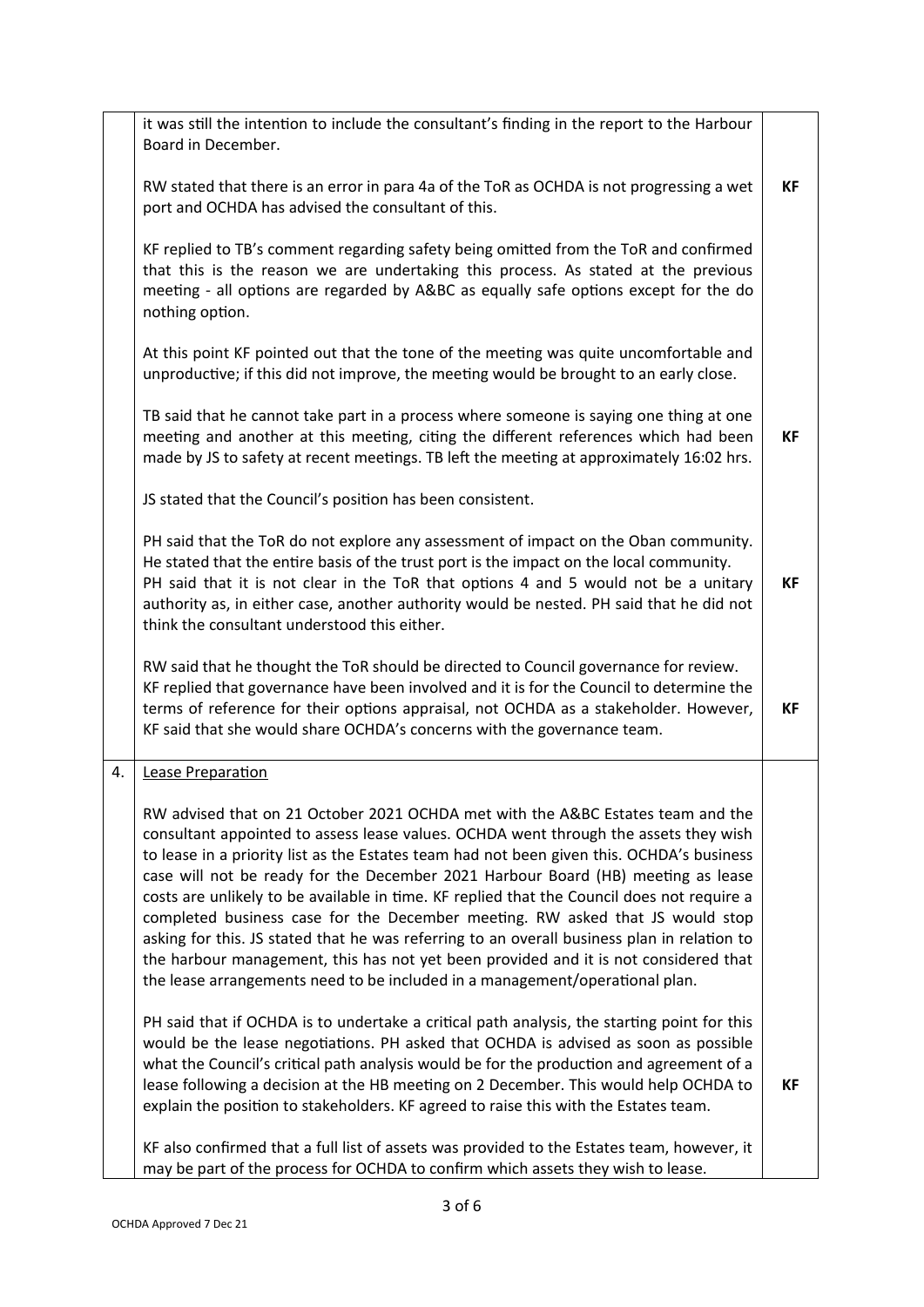| 5. | <b>Jurisdictions</b>                                                                                                                                                                                                                                                                                                                                                                                                                                                                                                                                                                                                                                                                                                                                                                                               |           |
|----|--------------------------------------------------------------------------------------------------------------------------------------------------------------------------------------------------------------------------------------------------------------------------------------------------------------------------------------------------------------------------------------------------------------------------------------------------------------------------------------------------------------------------------------------------------------------------------------------------------------------------------------------------------------------------------------------------------------------------------------------------------------------------------------------------------------------|-----------|
|    | RW advised that the reason this has been raised is because OCHDA submitted this<br>paper (attached) to A&BC in July 2021 but has had no reply. RW stated that JS's<br>statement at the OBMG that there was nothing stopping OCHDA progressing a wet port<br>was inaccurate: until the jurisdictions are agreed a wet port cannot be progressed. RW<br>asked what is the Council's position on what it thinks is its waters.                                                                                                                                                                                                                                                                                                                                                                                        |           |
|    | KF commented that she thought this to be a moot point as OCHDA has been clear they<br>do not wish to progress a wet port. JS confirmed that the legal advice and the Council<br>position is that there is a relatively small area of water which the Council has<br>responsibility for. JS accepts there have been differing views in the past from a number<br>of individuals, but stated that A&BC work on the basis of the legal advice we received<br>based on the Harbour Act. The document OCHDA has produced is not something that<br>officers agree with. The extent of the Oban harbour is not shown on a map in the 1800s<br>Harbour Act, it is described by a narrative. JS opined that the extent of the North Pier<br>jurisdictions had been shared before and this same matter discussed previously. |           |
|    | RW asked if JS could be clear that he is no longer accepting the advice from the<br>council's Legal Manager at that time (March 2017), Donnie Kelly. JS replied that there<br>appears to have been a misunderstanding by some on some information put forward.                                                                                                                                                                                                                                                                                                                                                                                                                                                                                                                                                     |           |
|    | RW asked why the Council's website under marine management shows a different area<br>of council responsibility: ie waters to the East of the line from the Dog Stone to the<br>Brandystone? JS replied that this will be checked and amended if necessary in line with<br>our understanding.                                                                                                                                                                                                                                                                                                                                                                                                                                                                                                                       | <b>JS</b> |
|    | RW asked what the Council's timeline is for responding to this document sent in July<br>2021. This first arose in November 2019. JS replied that a response had been provided<br>already. JS will ask the Legal team to explain our understanding of the position. RW<br>asked when this would be. JS replied that this would be done as soon as possible. RW<br>requested this be before the HB meeting in December 2021 and that this also be to the<br>OBMG as they are currently going by what is on the website. JS agreed to action this.                                                                                                                                                                                                                                                                    | JS        |
|    | RW said that OCHDA has had discussions with Transport Scotland who have confirmed<br>it is a Harbour Revision Order and not a Harbour Empowerment Order that is required.<br>PH added that this issue will apply whatever Order is submitted as the issue of<br>jurisdictions will apply in either case. KF and JS will discuss Oban Bay jurisdictions with<br>Legal urgently and confirm the Council's understanding to OCHDA and the OBMG ASAP;<br>the meeting agreed that this work should be initiated on 10 November 2021.                                                                                                                                                                                                                                                                                    | KF/JS     |
| 6. | ABC feedback on deliverables                                                                                                                                                                                                                                                                                                                                                                                                                                                                                                                                                                                                                                                                                                                                                                                       |           |
|    | RW asked when OCHDA would receive feedback on the Deliverables (Schedule and<br>Deliverables attached). Some of the statements made by Council representatives and<br>consultants made it quite clear that they have not been briefed on these Deliverables.<br>KF recalled providing feedback on one of these (Governance Papers) in an earlier<br>meeting. KF also noted that it was agreed that OCHDA would provide the consultant                                                                                                                                                                                                                                                                                                                                                                              |           |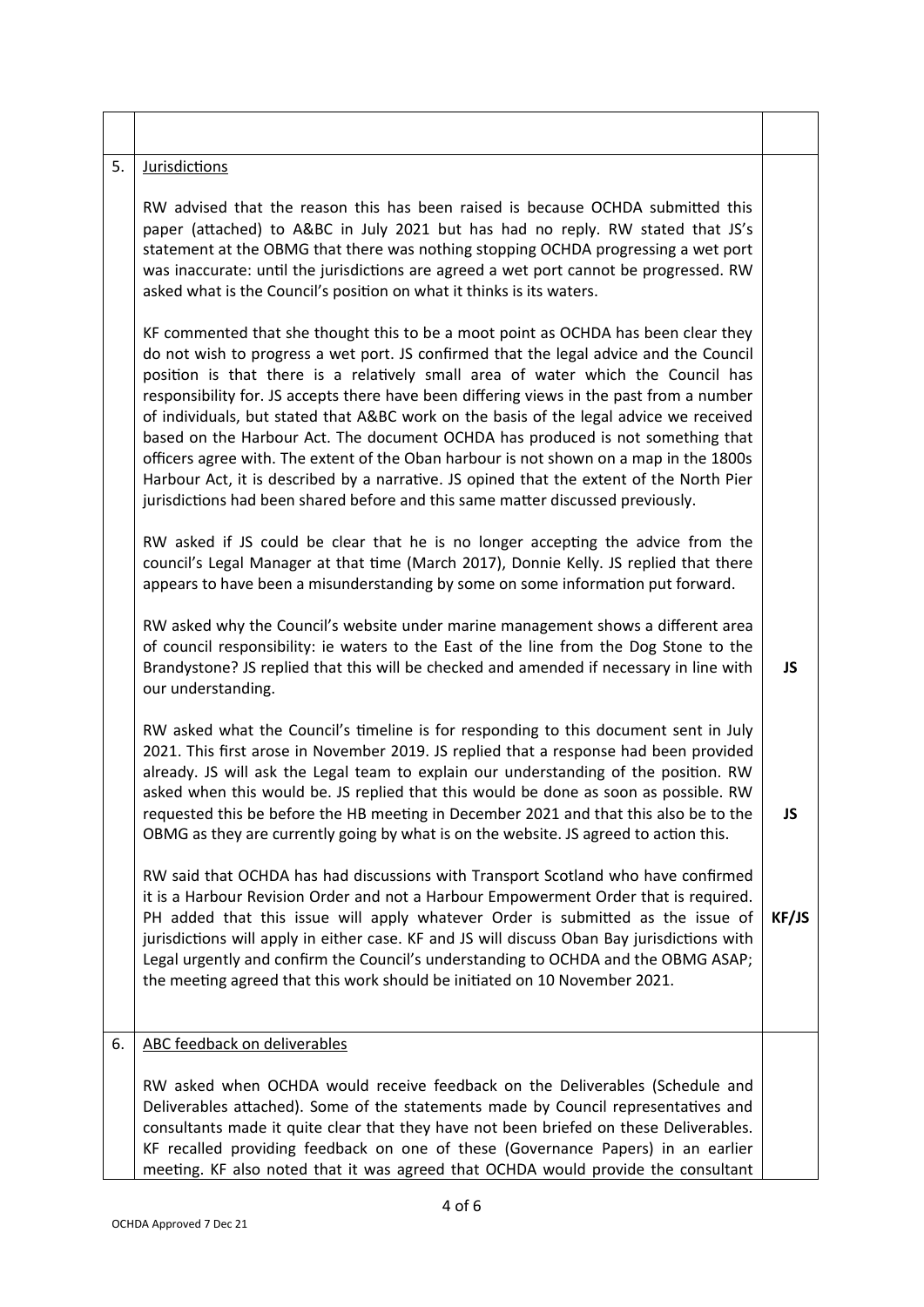|    | with these documents. RW confirmed OCHDA had and that a lot of time had been spent<br>correcting the consultant.                                                                                                                                                                                                                                                                                                                                                                                                                                                                                                                                                                                                                          |       |
|----|-------------------------------------------------------------------------------------------------------------------------------------------------------------------------------------------------------------------------------------------------------------------------------------------------------------------------------------------------------------------------------------------------------------------------------------------------------------------------------------------------------------------------------------------------------------------------------------------------------------------------------------------------------------------------------------------------------------------------------------------|-------|
|    | PH stressed the importance of feedback on all the Deliverables papers as these will<br>form the basis of an initial operating model and it would be helpful to have feedback<br>from A&BC's professional staff with the expertise on this. OCHDA was working towards<br>a MoU until KF stated at the last meeting that this was out of its lifespan. PH said that<br>any advice would be very welcome. KF replied that we must keep in mind that this<br>would ultimately formulate any submission to Transport Scotland which the Council<br>would be a stakeholder of as well. PH agreed and that OCHDA is engaging with the<br>Council as part of that process. KF said that the documents would be reviewed and<br>feedback provided. | KF/JS |
| 7. | Document shared by OCHDA prior to OBMG on establishing a new harbour authority for<br>Oban Bay                                                                                                                                                                                                                                                                                                                                                                                                                                                                                                                                                                                                                                            |       |
|    | KF confirmed that she had not had chance to review this document. JS has had an initial<br>look. It is our intention to respond with our comments to the OBMG as this is the forum<br>in which this document was shared.                                                                                                                                                                                                                                                                                                                                                                                                                                                                                                                  | KF/JS |
| 8. | Date of Next Meeting                                                                                                                                                                                                                                                                                                                                                                                                                                                                                                                                                                                                                                                                                                                      |       |
|    | KF noted her appreciation of the change in tone during the second half of the meeting<br>and that is was unfortunate that TB left the call. KF also stated that the first part of the<br>meeting was not a good use of time and that there needs to be a focus on progressing<br>matters.                                                                                                                                                                                                                                                                                                                                                                                                                                                 |       |
|    | PH asked when the report for the HB is expected to be distributed. KF advised that the<br>normal timeframe is a week prior to the meeting which would be 25 November to allow<br>time for Members to review this prior to the meeting. Once published to Members,<br>reports are then made available to the public from midnight. KF advised that,<br>exceptionally, papers can be submitted later than one week before the meeting.                                                                                                                                                                                                                                                                                                      |       |
|    | RW asked if the meeting would be closed or would OCHDA be able to comment,<br>present etc. KF advised that the meeting will be public and requests to speak would be<br>considered by the Chair. RW asked if other stakeholders would be invited. KF said this is<br>a meeting open to the public.                                                                                                                                                                                                                                                                                                                                                                                                                                        |       |
|    | It was agreed that the next meeting would be held on Tuesday 7 <sup>th</sup> December.                                                                                                                                                                                                                                                                                                                                                                                                                                                                                                                                                                                                                                                    |       |
| 9  | Attachments:                                                                                                                                                                                                                                                                                                                                                                                                                                                                                                                                                                                                                                                                                                                              |       |
|    | 1. Options Appraisal Terms of Reference.<br>2. Jurisdictions Appendix to OCHDA Paper dated 10 July 2021.<br>3. Deliverables Schedule dated 25 October 2021.<br>4. Deliverable A1: Details of Council assets which OCHDA is seeking to lease from<br>the Council and background information relating to this, dated 15 May 2021.<br>5. Deliverables F5, F6 and F7: Conservancy charges and financial summaries Including a<br>review of vessel movements in Oban Harbour (draft Business Case), dated 23 August                                                                                                                                                                                                                            |       |